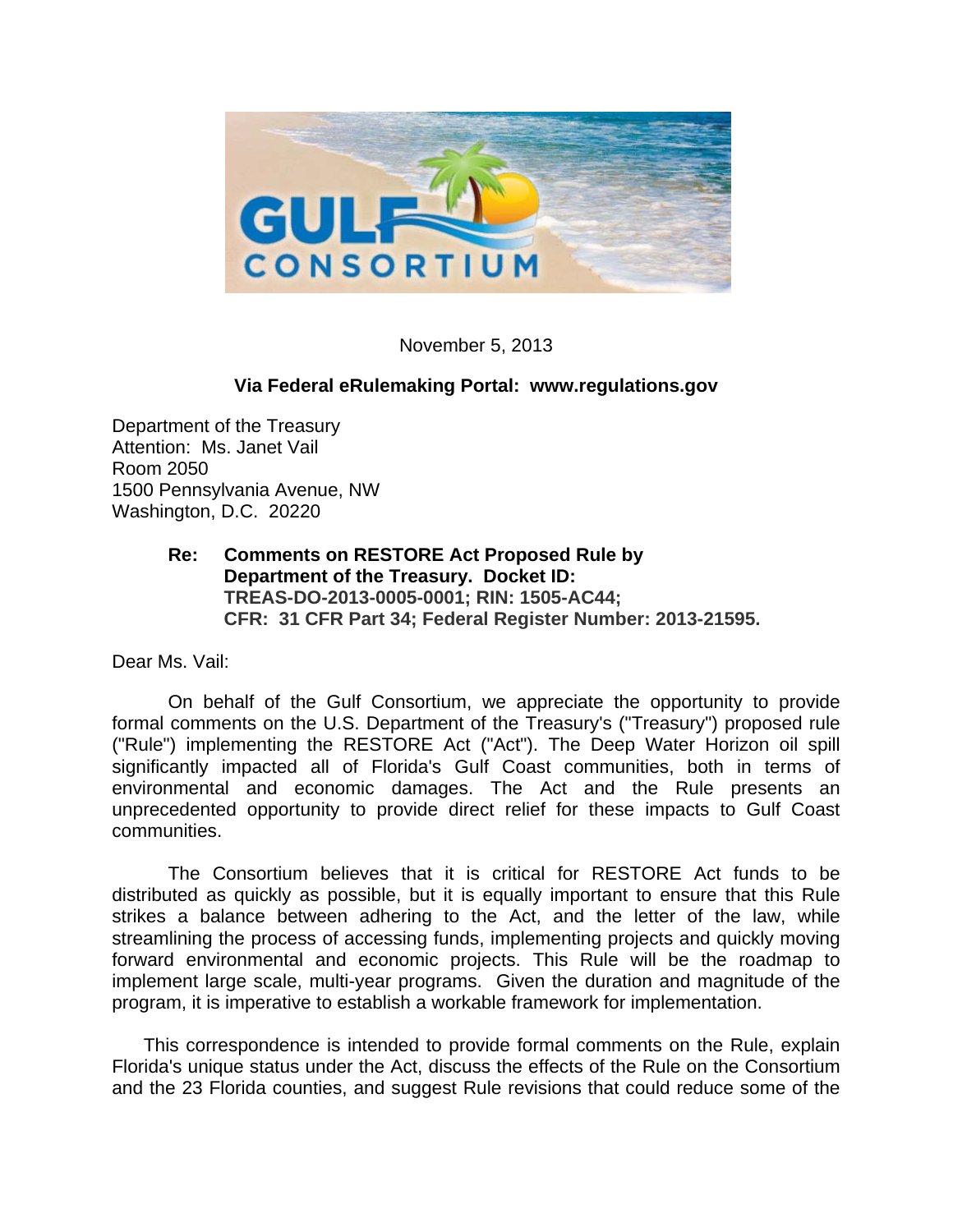unnecessary financial burden for the Act's implementation. The following is a summary of the Consortium's comments.

- **Access to funds, advance payments and reimbursement for work already completed.** The Rule must recognize that recipients of funds face organizational, staffing and fiscal challenges at all levels. To avoid delay, the Rule should explicitly outline the process for accessing and expending funds. A process for grant applications, advance payment and reimbursement must be clearly stated in the Rule.
- **The planning and project implementation process**. The Rule must recognize the complexity of planning and implementing projects of the magnitude contemplated by the Act. The Rule should clearly light the paths from planning and public input, to grant application and procurement, funds distribution and ultimately to reporting and compliance procedures so that Florida Gulf Coast counties and the Gulf Consortium can readily discern and follow the intent and meaning of the Rule. These issues should not be addressed in a later, forthcoming policy or rule. They should be addressed now so that planning and implementation can be launched quickly.
- **Environmental compliance.** The Rule must clearly articulate the various environmental requirements for planning and project implementation. In particular, the Rule should provide guidance on compliance with the National Environmental Policy Act ("NEPA") for program, plan and project implementation through the use of categorical exclusions, environmental assessments and environmental impact statements.

# **The RESTORE Act in Florida**

 Implementation of the Act in Florida is unique in two key areas. First, under the Direct Component, of the total amounts made available from the Trust Fund, 35 percent of the Clean Water Act civil penalties shall be available to the Gulf Coast States in equal shares, and will flow directly to 23 individual Gulf Coast counties in Florida rather than through the State legislature or the Governor. This allows Florida's communities at the local level to determine the investments needed for environmental and economic recovery. The second unique feature of the Act in Florida is the development of the State Expenditure Plan through a consortium of local political subdivisions.

# *Direct Component*

 Unlike the other states, the Act divides the entirety of the Florida share of the Direct Component into two portions: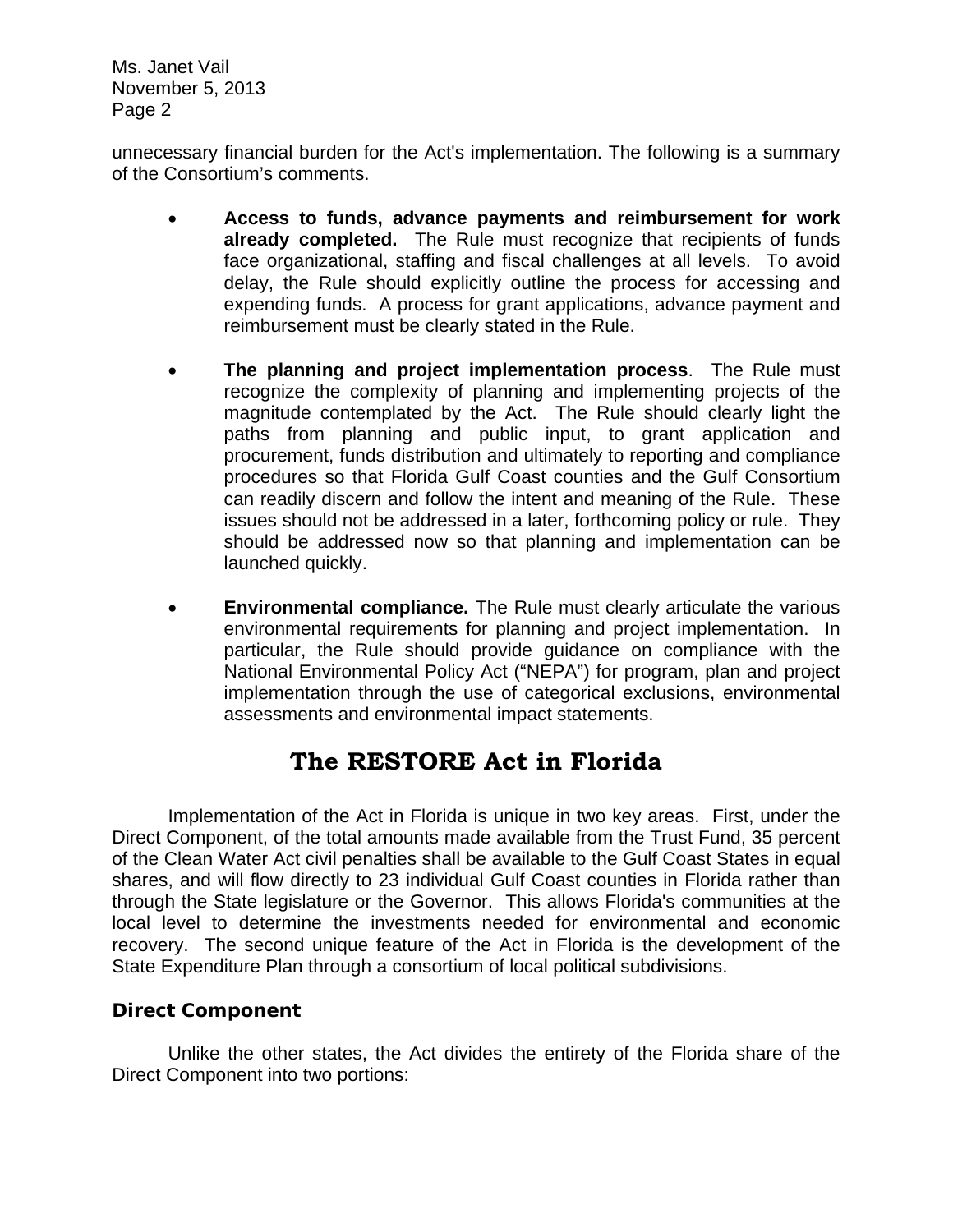- 25 percent of Florida's share directed to 15 Nondisproportionately Affected Counties under a formula based on distance to the Deepwater Horizon event, population and sales tax collections.
- 75 percent of Florida's share directed to Eight Disproportionately Affected Counties along Florida's panhandle (Wakulla, Franklin, Gulf, Santa Rosa, Bay, Okaloosa, Walton and Escambia) with no formula specified.

 The Act requires public input as Florida's 23 Gulf Coast counties develop their Multi-Year Implementation Plans under the Direct Component. Most of the counties have already convened local advisory committees to evaluate and recommend projects for funding under the Direct Component to the respective Boards of County Commissioners to fulfill the public input requirement.

# *The Gulf Consortium*

 The second unique feature of the Act in Florida is the Gulf Consortium. To implement the requirements of the Act, Florida's 23 Gulf Coast counties came together to officially form the Gulf Consortium and facilitate the development of a coordinated State Expenditure Plan that would enhance Florida's recovery through the prudent investment of the Spill Impact Component. Of the total amount available from the Trust Fund, 30 percent shall be disbursed pursuant to a formula provided in the Act to the Gulf Coast States upon the approval of the State Expenditure Plan. This part of the Act gave Florida a distinct opportunity to create a partnership between local governments and the State to develop the State Expenditure Plan.

 Formed through Inter-local Agreement under Chapter 163, Florida Statutes, the Gulf Consortium is a public entity that operates fully under Florida's extensive sunshine laws.<sup>[1](#page-2-0)</sup> It adheres to Florida's public records and public meeting requirements and recognizes the importance of public participation by ensuring that all meetings are publicly noticed and there is ample time for citizens to address the Consortium and provide input and feedback for full consideration. Like a state agency, the Consortium will provide reports to the Florida Auditor General and Florida's Chief Financial Officer. This State oversight is in addition to the Treasury Rule for federal reporting and auditing requirements.

 Pursuant to the Act, the Gulf Consortium is comprised of one county official from each of the 23 Gulf Coast counties. This guarantees each county, from Escambia in the panhandle to the Florida Keys, a role and a voice in the State's recovery efforts. The formal collaboration of 23 separate government entities -- more than 115 elected officials representing 6 million people -- recognizes that Florida and the Gulf Coast

<span id="page-2-0"></span> $1$  A copy of the Interlocal Agreement Relating to Establishment of the Gulf Consortium (Sept. 19, 2012) is included with the Consortium's electronic submittal of its comments.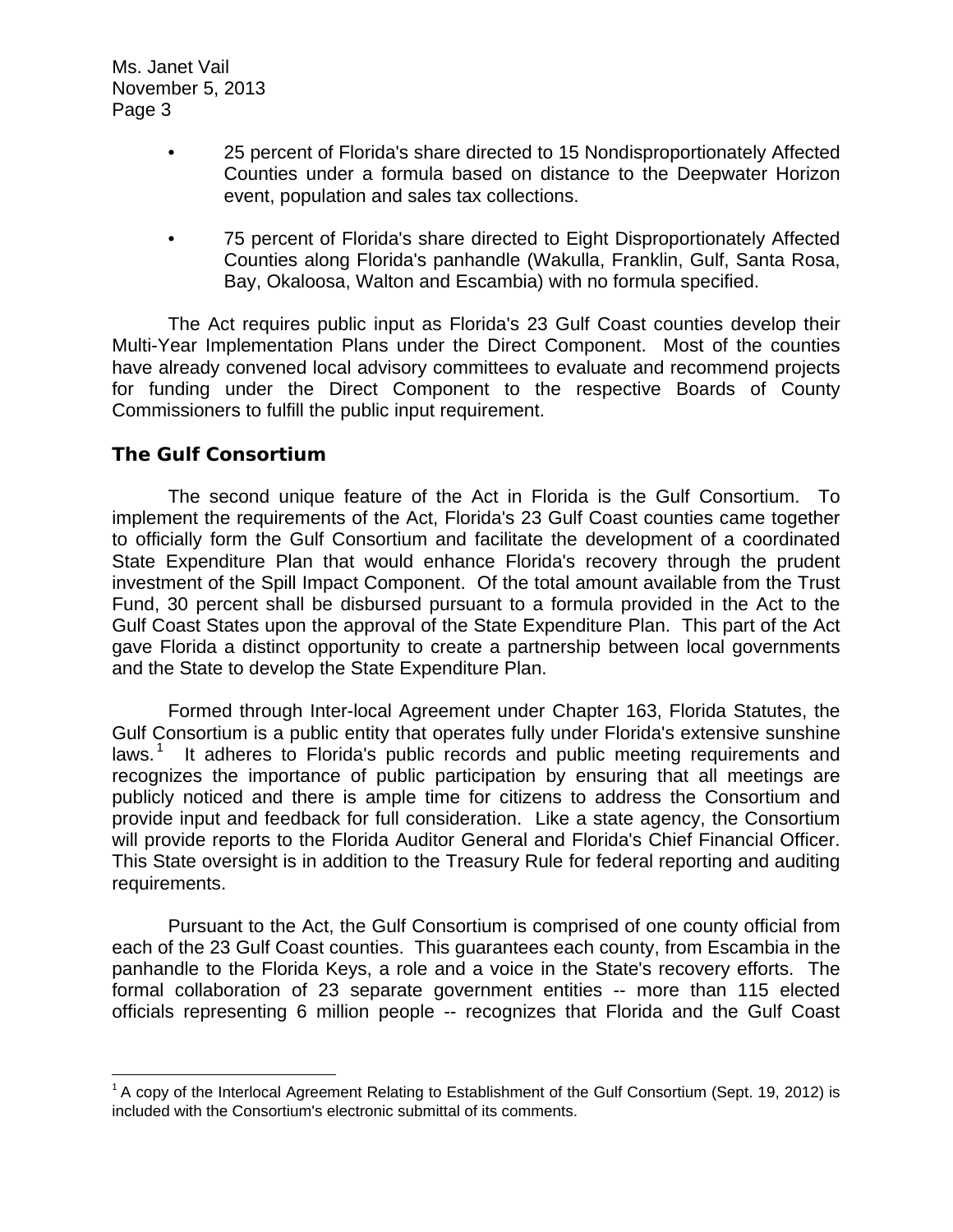should not just survive this tragedy, but maximize resources and apply lessons learned to best benefit Florida's environment and economy.

 The Gulf Consortium is also working with Florida's Governor, state agencies and other restoration partners to advance common goals, reduce duplication, and maximize benefits to the Gulf Coast region. To this end, the Consortium and the State entered into a Memorandum of Understanding on June 12, 2013 to further our collective objectives of maximizing efficiencies and revenue opportunities under the Act. $2$  This Memorandum provides the Governor with six ex-officio, non-voting appointees to the Consortium representing diverse interests to provide input and guidance to the Consortium on policies and criteria used to determine projects, activities and programs for inclusion in the State Expenditure Plan.

 Our collaboration with the State of Florida also provides for a Technical Working Group comprised of appropriate State agencies to review and provide input on projects considered for the State Expenditure Plan during its development. The Consortium, in conjunction with the Technical Working Group, will develop criteria for the submission and selection of projects. At a minimum, the selection of projects will include:

- Consistency with the applicable laws and rules;
- Prioritization based on criteria established by the Consortium;
- Consideration of public comments;

- Approval by an affirmative vote of at least a majority of the Consortium Directors present at a duly noticed public meeting of the Consortium; and
- State agency involvement, input and review in the development the State Expenditure Plan.

Involvement of Florida's Governor in the development and approval of the State Expenditure Plan is consistent with the Act and underscores the commitment by the State, its local governments and its citizens to work together, not as separate silos, but as partners for the full benefit of the entire coastline.

# **Comments on the Rule**

 The Gulf Consortium was formed pursuant to the Act to promote a recovery effort that is economically efficient and minimally bureaucratic. To fulfill the mandates of the Act, the Consortium has been funded from voluntary contributions of its 23 member counties to date. Still struggling to recover from the Great Recession, each of the 23

<span id="page-3-0"></span> $2^2$  A copy of the Memorandum of Understanding between Governor Rick Scott and the Gulf Consortium is included in the Consortium's electronic submittal of its Rules comments.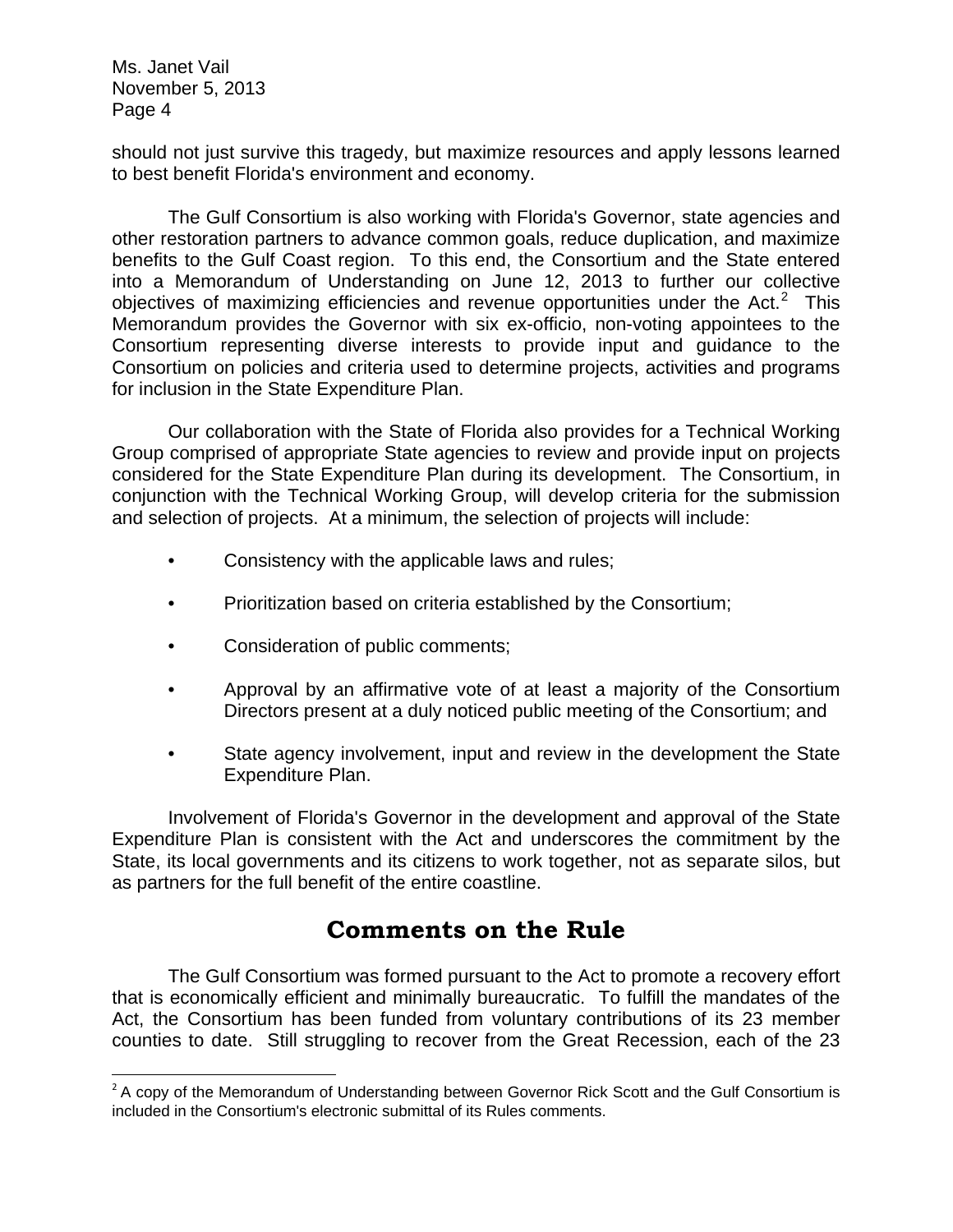counties has cut back services and staffs as property values have fallen and county tax revenues have dwindled. Notably, seven of the 23 counties are fiscally constrained, so their county commissions struggle to provide a basic level of government services. $3$ 

All of the 23 counties individually and collectively through the Gulf Consortium are hoping the final Rule will include only the bare minimum of federal procedural requirements necessary to maintain the integrity of the program and comply with the law.<sup>[4](#page-4-1)</sup> Florida's counties desire to spend the lion's share of Florida's Direct and Spill Impact Components on actually restoring the economy and our ecosystems consistent with the Act.

Where applicable, the Consortium's comments on the Rule offers specific suggestions for modifications that could alleviate additional costs. Comments suggesting additions to the Rule are presented by underlined text and deletions by struck through text.

# *Regulatory Flexibility Act and Seven Fiscally Constrained Counties*

 The Regulatory Flexibility Act ("RFA") (5 U.S.C. 601 et seq.) generally requires agencies to prepare a regulatory flexibility analysis of any rule unless the agency certifies that the rule will not have a significant economic impact on a substantial number of small entities. In the Rule, Treasury has certified that the Rule does not have a significant economic impact on a substantial number of small entities, and thus no initial regulatory flexibility analysis was included. Nonetheless, Treasury has invited comments on the Rule's impact on small entities.

 Seven county members of the Gulf Consortium qualify as "small entities" under the RFA.<sup>[5](#page-4-2)</sup> Dixie County, Franklin County, Gulf County, Jefferson County, Levy County, Taylor County and Wakulla County each have populations under 50,000.<sup>[6](#page-4-3)</sup> Three of the small counties are Disproportionately Affected Counties as defined in the Act: Franklin, Gulf and Wakulla. The other four are Nondisproportionately Impacted Counties as defined in the Act. The State of Florida has also recognized these seven counties as "Fiscally Constrained Counties." [7](#page-4-4) At its heart, a Florida designation of Fiscally

<span id="page-4-0"></span><sup>&</sup>lt;sup>3</sup> Each county that is entirely within a rural area of critical economic concern as designated by the Governor pursuant to s. [288.0656](http://www.leg.state.fl.us/statutes/index.cfm?App_mode=Display_Statute&Search_String=fiscally%20constrained&URL=0200-0299/0288/Sections/0288.0656.html) or each county for which the value of a mill will raise no more than \$5 million in revenue, based on the taxable value certified pursuant to s. [1011.62\(](http://www.leg.state.fl.us/statutes/index.cfm?App_mode=Display_Statute&Search_String=fiscally%20constrained&URL=1000-1099/1011/Sections/1011.62.html)4)(a)1.a., from the previous July 1, shall be considered a fiscally constrained county. Sec. 287.67(1), Fla. Stat.

<span id="page-4-1"></span> $4$  The Consortium is authorized to act as a resource to its member counties on all Act issues, including the development of federal rules implementing the Act. See Interlocal Agreement, Sec. 2.02(A).

<span id="page-4-2"></span><sup>&</sup>lt;sup>5</sup> The RFA defines "small governmental jurisdiction" as the government of a city, county, town township, village, school district, or special district with a population of less than 50,000. 5 U.S.C. 601(5).

<span id="page-4-3"></span><sup>&</sup>lt;sup>6</sup> See the State's official population estimates for the seven fiscally constrained counties which is included in the Consortium's electronic submittal of its Rules comments.

<span id="page-4-4"></span> $<sup>7</sup>$  Id. and see, sec. 218.67(1), Florida Statutes. Florida's Constitution limits a county's ad valorem tax</sup> levies to 10 mills. See, Art. VII, sec. 9, Fla. Const.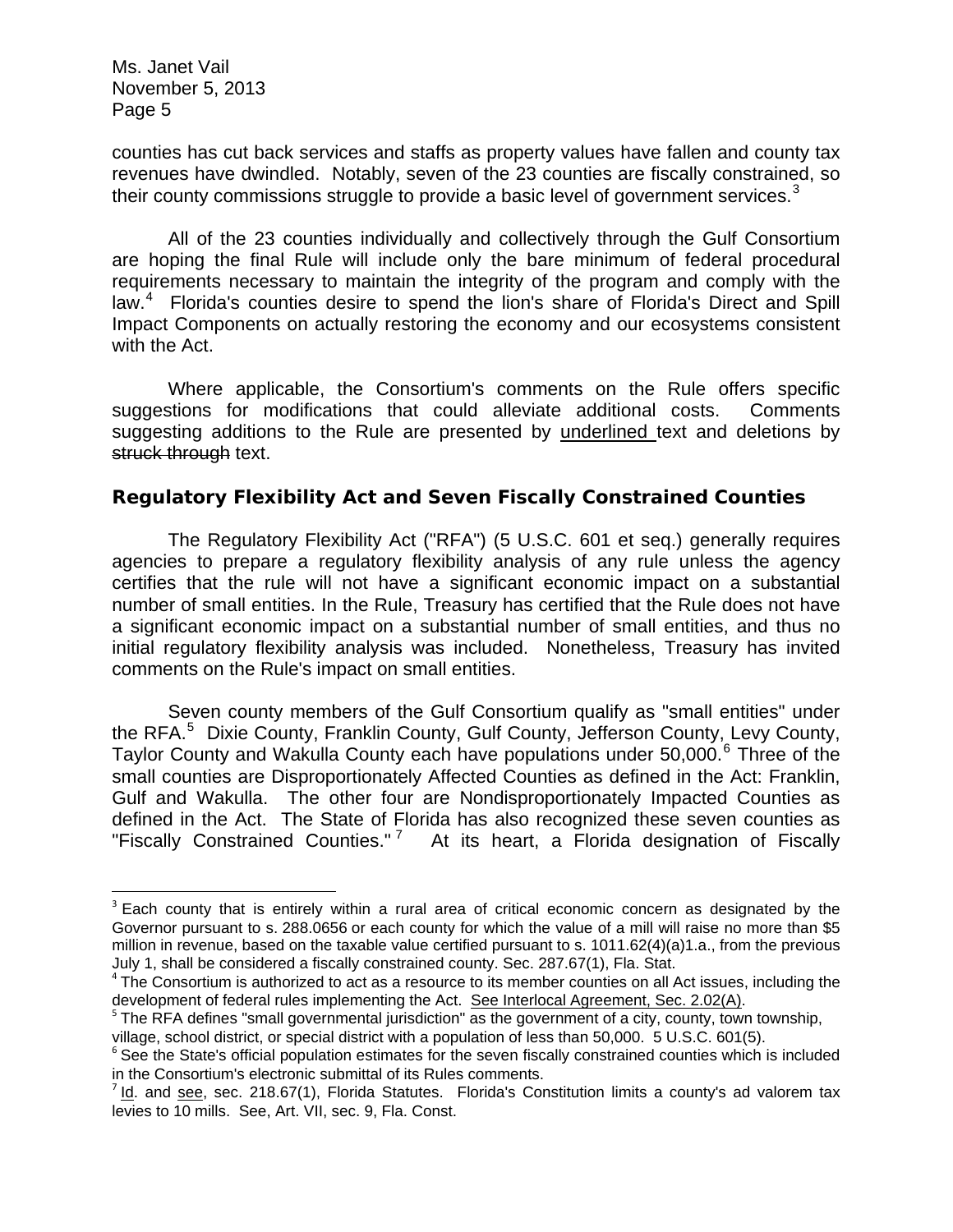Constrained County means that the county has extremely limited resources to meet the fundamental requirements of a safe society.

 The purpose of the RFA is to ensure that, in developing rules, agencies identify and consider ways of tailoring regulations to the size of the regulated entities. A federal agency should make a reasonable, good-faith effort, prior to issuance of a final rule, to inform the public about potential adverse effects of its proposals and about less harmful alternatives. <sup>[8](#page-5-0)</sup> As promulgated, compliance with the Rule will require the expenditure of a significant amount of funds in relation to the budgets of these Fiscally Constrained Counties. As the seven Fiscally Constrained Counties are small entities under the RFA, the Rule should follow the RFA's process in preparing the proper analysis to provide them with alternatives to expensive, onerous compliance requirements.

# *Recognition of the Gulf Consortium as the Entity Required to Prepare the State Expenditure Plan*

The Gulf Consortium was formed to fulfill the requirements in the Act to serve as "a consortium of local political subdivisions that includes at a minimum 1 representative of each affected county . . ." to develop Florida's State Expenditure Plan. The Rule should expressly recognize all of the entities required to develop the State Expenditure Plan and that the Gulf Consortium is required to prepare the Plan in Florida. Adding recognition of the Gulf Consortium will help clarify the Rule and the requirement to develop the State Expenditure Plan. To accomplish this recognition, section 34.2, the definitions section, could be revised to include the following: "*Gulf Consortium* means a consortium of local political subdivisions created by interlocal agreement between the 23 Florida Gulf Coast counties." Rule Section 34.503(a)(2) should be revised accordingly.

# *Pre-Award Costs for the Consortium and Coastal Political Subdivisions*

 Only one section of the Rule provides authorization for pre-award costs, and that section is limited to costs for environmental review and compliance<sup>[9](#page-5-1)</sup>. The Rule should expressly allow federal reimbursement for the up-front costs to develop the State Expenditure Plan, which have been funded thus far by the 23 Florida counties and for the costs to develop the Multi-Year Implementation Plans. The specific authorization for pre-award costs to pay for the development of the State Expenditure Plan, as required by the Act, will help alleviate the Rule's burden on the 23 counties that have had to fund that effort to date and the costs to develop the Multi-Year Implementation Plans. At a minimum, the Rule should specify that such costs incurred after the date of enactment of the Act are reimbursable to the 23 counties.

<span id="page-5-0"></span><sup>8</sup> *Southern Offshore Fishing Ass'n v. Daley*, 995 F. Supp. 1411 (M.D. Fla. 1998).

<span id="page-5-1"></span> $9^9$  See, Rule Sec. 34.200(a)(3).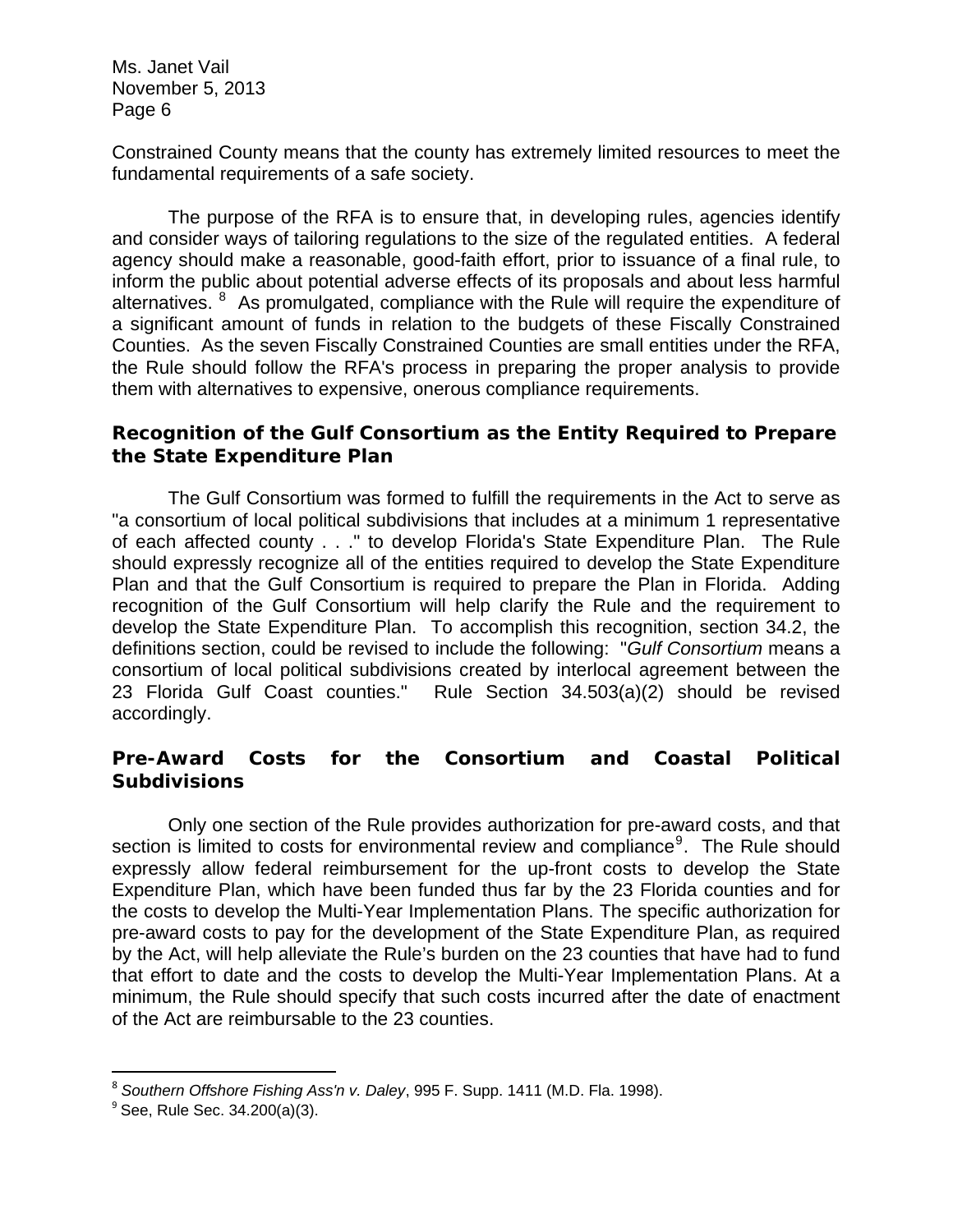New subsections (5) and (6) should be added to Section 34.200(a) to read:

(5) Pre-award costs of preparing the State Expenditure Plan or Multi-Year Implementation Plan are allowable. These costs may be charged directly to Trust Fund awards with the prior approval of the Treasury or the Council. All such costs should also be identified in a grant application.

(6) A Gulf Coast State, including the Gulf Consortium, a coastal political subdivision, or other authorized entity may seek reimbursement of administrative costs to the extent permitted by Federal laws. Such costs should also be identified in a grant application for approval by the Treasury or the Council.

# *Planning Costs for the Gulf Consortium and Florida's 23 Gulf Coast Counties*

 The Gulf Consortium recommends the Rule be revised to expressly authorize the 23 Florida Gulf Coast Counties to provide planning monies on a voluntary basis from Direct Component allocations to the Gulf Consortium for the purpose of developing Florida's State Expenditure Plan that would be reimbursable to those counties upon disbursement of Spill Impact Component funds by the Council. In discussions with Treasury, the Consortium was assured that if the counties voluntarily chose to use Direct Impact funds for the development of the State Expenditure by the Gulf Consortium, that would be authorized. Specifically, the Consortium recommends that Section 34.305 be revised to add a new subsection (c) as follows:

> (c) An entity that is a member of the Gulf Consortium may apply for and provide planning costs to be used by the Gulf Consortium for the development of a State Expenditure Plan. Upon request by the respective county, such funds shall be reimbursed by the Gulf Consortium.

 Additionally, to further capture this concept, the Gulf Consortium recommends the addition of the following broader definition of the term "planning costs" be included in definition section 34.2.

> *Planning costs* means direct and indirect costs of data gathering, studies, analysis, and preparation of plans for eligible activities under section 34.201(a) through (i), including the costs of staff, public input requirements and environmental review and compliance of plans and projects.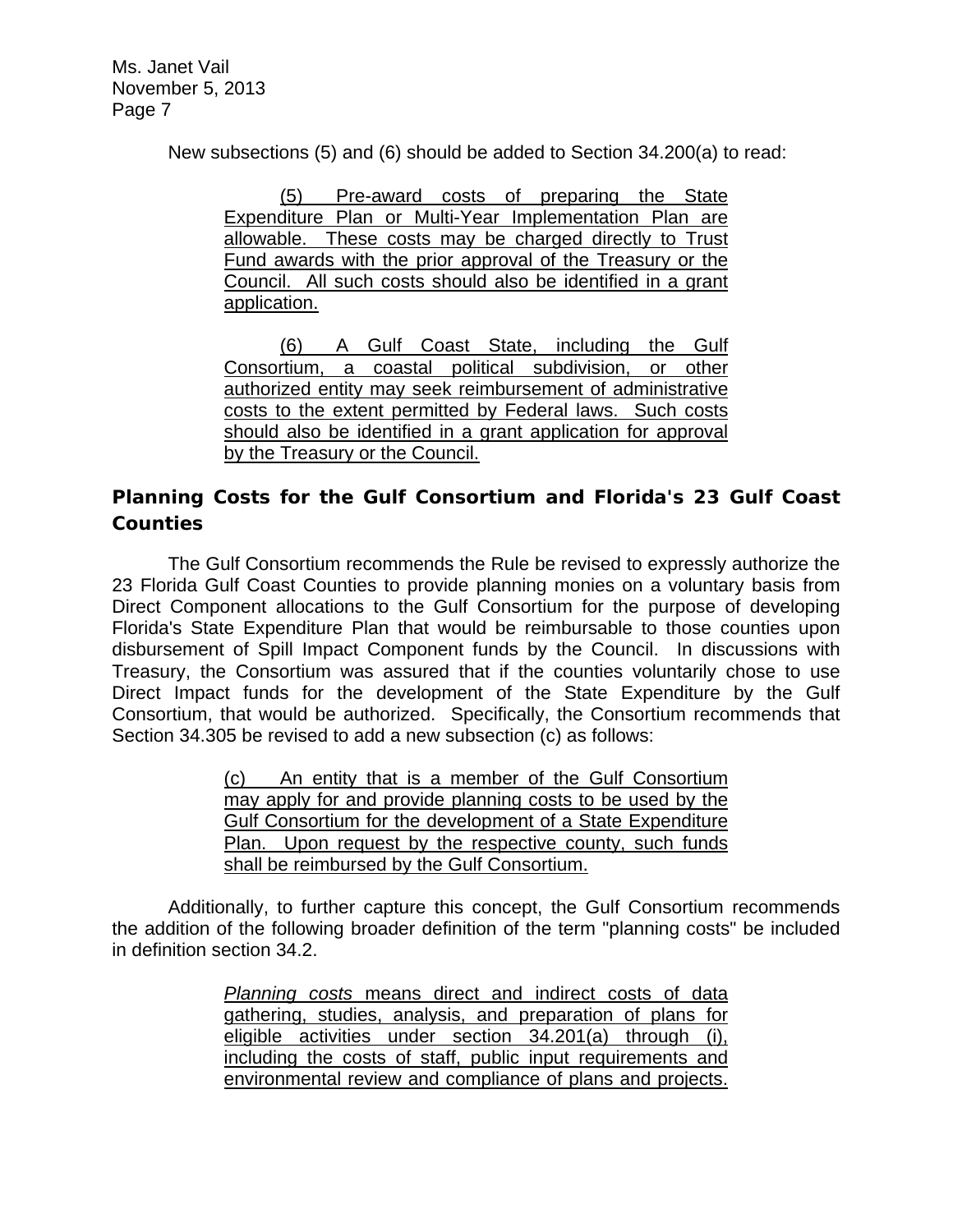#### Planning costs can include preparation and revision of a Multi-Year Implementation Plan or a State Expenditure Plan.

# *Administrative Costs*

The Act expressly authorizes funds to be used for administrative costs of complying with the Act. The Act limits administrative costs to not more than three percent. Section 34.205(a) constrains the application of the three percent limitation to each grant as follows: "The three percent limit is applied to the total amount of funds received under each grant . . . ." In contrast, Section 34.205(b) provides the Council's three percent limitation to the total amount of funds received by the Council, as follows:

> (b) Of the amounts received by the Council under the Comprehensive Plan Component, not more than three percent may be used for administrative expenses, including staff. The three percent limit is applied to the total amount of funds received by the Council, beginning with the first fiscal year it receives funds through the end of the fourth, or most recent fiscal year, whichever is later.

The administrative costs actually incurred for administering a grant will vary depending on the activity, program or project funded by the grant. For example, a grant to develop a State Expenditure Plan or a Multi-Year Implementation Plan may require a larger expenditure of administrative costs than a grant to fund a stormwater project. Moreover, limiting administrative costs to approved grants forces counties to bear the expense of administrative costs necessary to prepare and apply for future grants. The Rule should recognize both the Act's limits on administrative costs and the varied amounts for administrative costs to accomplish an eligible activity. Specifically, the Rule should track the Act and allow Florida's counties to be treated similarly to the Council in determining the application of the three percent limit. Section 34.205(a) should be amended as follows:

> (a) Of the amounts received by a Gulf Coast State, coastal political subdivision, or coastal zone parish or other authorized entity, including the Gulf Consortium, under the Direct Component, Comprehensive Plan Component, and Spill Impact Component, not more than three percent may be used for administrative costs, including staff of complying with the Act. The three percent limit is applied to the total amount of funds received under each grant, beginning with the first fiscal year it receives funds through the end of the most recent fiscal year.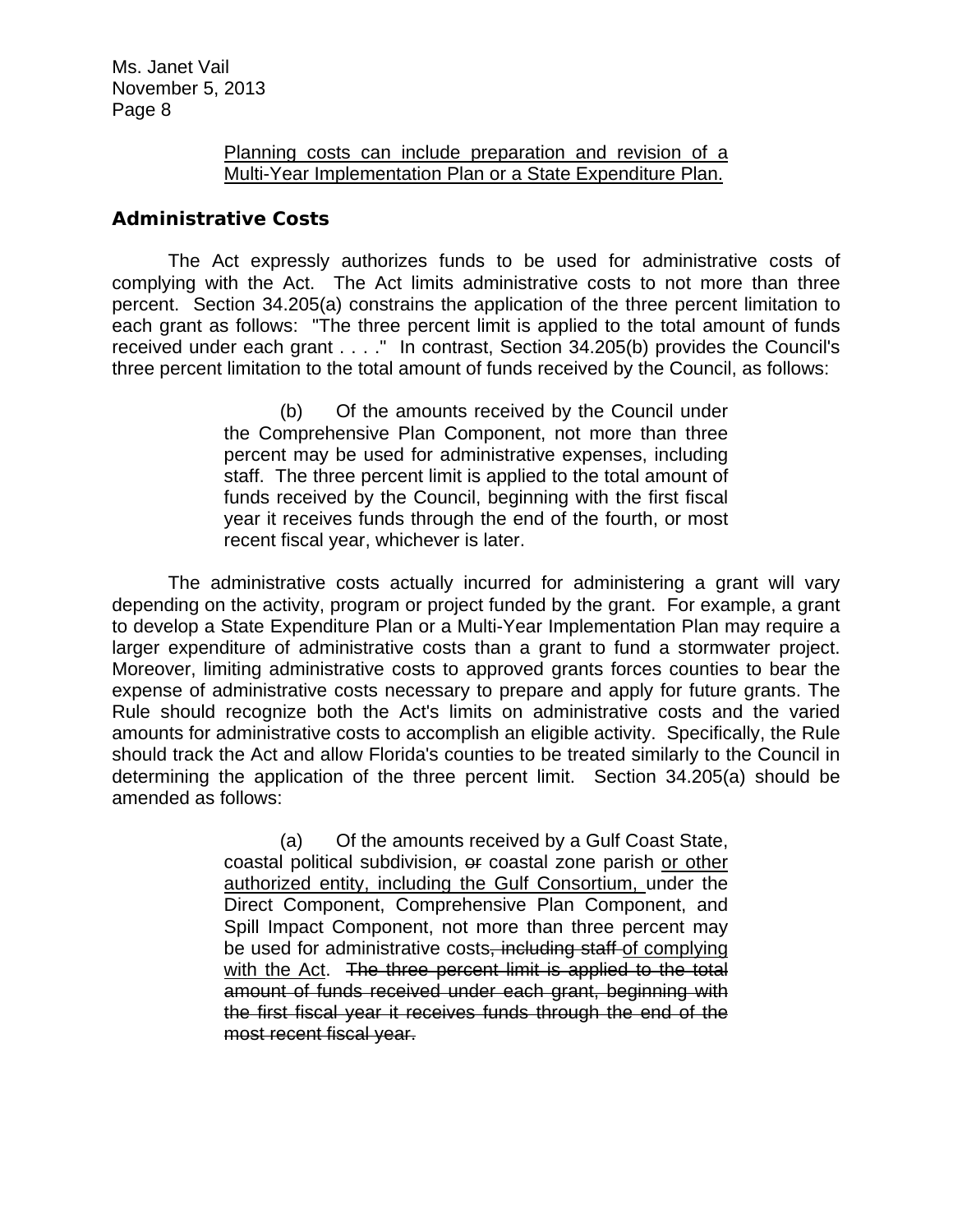#### *Procurement Issues*

 The Rule does not provide a comprehensive section relating to procurement for any of the components that will provide a road map that assures advance payment or reimbursement of costs for procurement of contracts to implement projects. Neither Subpart D, relating to the Direct Component nor Subpart F, relating to the Spill Impact Component, provides any direction on procurement. Section 34.402, relating only to the Comprehensive Plan Component Application procedure and grant award process, only provides for the Council to develop an application and selection process, and failing that, the assignees can use a selection process of their choosing that is fair, open, and meets the requirements of Federal laws and, for State and local governments that are awarding, the applicable State and local laws. Section 34.802(e), relating to Certifications, only requires Grantees to certify they have followed "in every material respect the applicable procurement rules applying to contracts in the Grantee's State for each project, program, and activity funded under this Agreement, including rules for competitive bidding and audit requirements."

The Consortium and the 23 Gulf Coast Counties are particularly concerned with the requirements relating to procurement issues because of the unique status of the 23 counties and the Consortium under the Act and the broad powers under Florida law to procure that the Consortium and the counties have in the absence of an applicable, specific Florida statutory requirement.

In Florida, absent a specific reference and mandate in a Florida Statute, generally the State does not control the home rule power of a county to act or the authority of an interlocal entity such as the Gulf Consortium to choose its own method of procurement.<sup>[10](#page-8-0)</sup> The 23 counties have all adopted their own written procurement policies. The counties applicable competitive bidding requirements are those developed locally under their home rule powers, where there is no state mandate to procure contractors in a manner specified in an applicable Florida Statute.<sup>[11](#page-8-1)</sup>

<span id="page-8-0"></span><sup>&</sup>lt;u> 1989 - Andrea Albert III, martin amerikan bahasa dalam pengaran bahasa dalam pengaran pengaran pengaran penga</u>  $10$  Home rule is well-established in Florida. A Florida county can act for any public purpose as long as the action is not inconsistent with a statute. It encompasses all counties under Article VIII, section 1 (f) and (g). See, generally, section 125.01(1) for an enumeration of certain specific powers, and subsection (3) clarification that the enumerated list is not intended to be exclusive or restrictive, rather the legislative purpose is to be liberally construed to grant to all counties the broad exercise of home rule powers authorized in the Florida Constitution. The broad construction of section 125.01 has been approved by the Supreme Court of Florida on numerous occasions. See, e.g., State v. Orange County, 281 So. 2d 310 (Fla. 1973). See also, Sutton Corp. v. Lake County Water Dist., *870* So. 2d 930 (Fla. 5th DCA 2004), *[*county not required to apply State procurement sec 287.057(18), Fla. Stat. governing state procurement requirements*].*

<span id="page-8-1"></span><sup>&</sup>lt;sup>11</sup>The State of Florida has adopted statutes that control some aspects of county and Consortium procurement that expressly provides that it must be followed by the counties and other entities, including the Consortium See, *e.g*., the Competitive Consultant's Negotiation Act, requiring a certain procurement process for the State and local governments to follow in procuring engineers and architects. Sec. 287.55, Fla. Stat.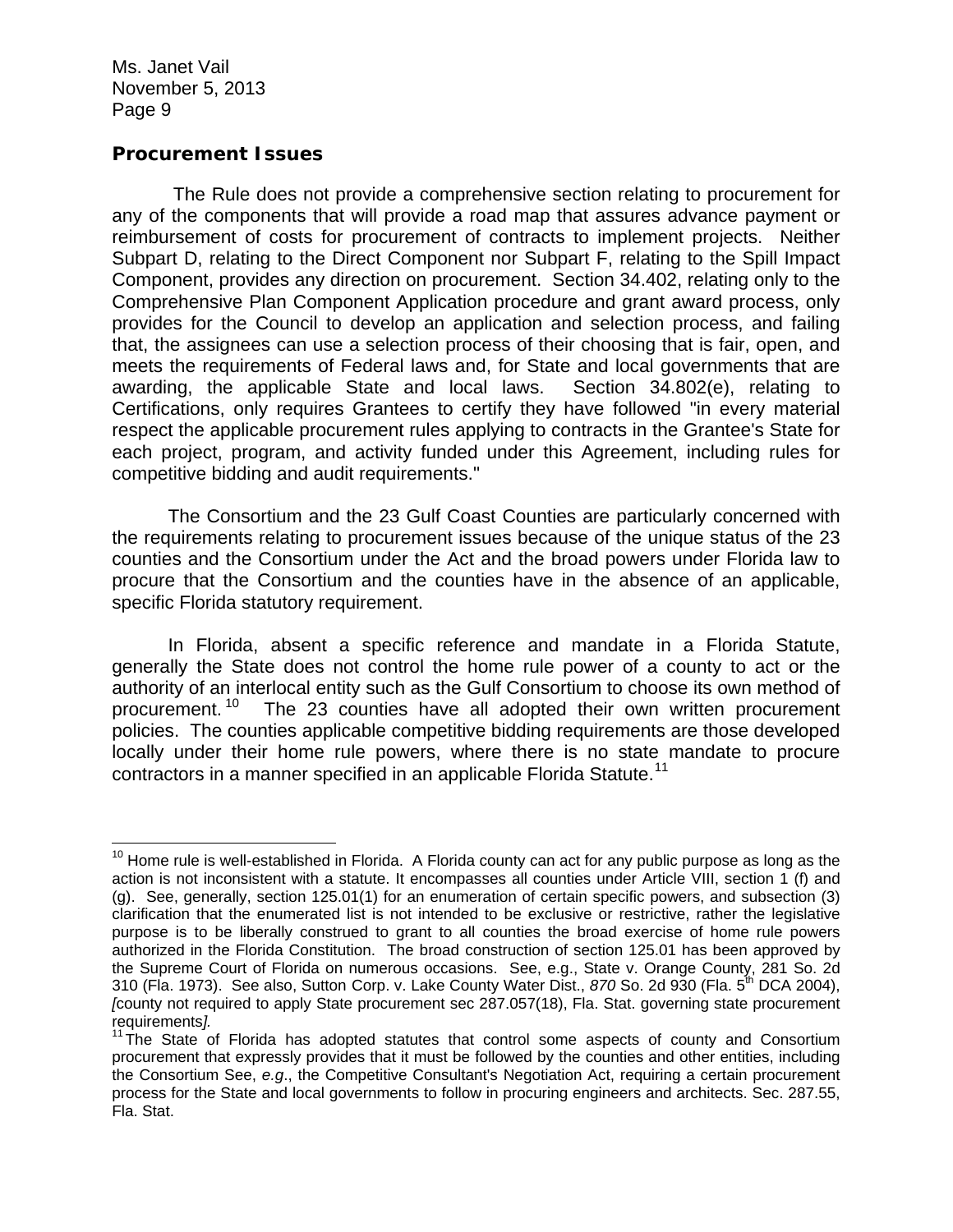Consistent with most Federal grant programs, following a previously adopted competitive procurement procedure has generally sufficed in meeting federal grant requirement. Because the Consortium intends to use a competitive method of procurement that is not inconsistent with State law requirements regarding interlocal entity procurement for applicable projects, the Rule should not impose any additional requirements.

# *Advance Payment*

The Rule's preamble as well as sections 34.502 and 34.303 appear to suggest that the Consortium and counties must prepare and submit a State Expenditure Plan or Multi-Year Implementation Plan respectively prior to receiving any grant funding. Requiring the submission of a plan prior to awarding the funds will be an extreme hardship to the Consortium, which has no funding independent of that provided by the 23 counties, and to the 23 counties themselves. The Consortium suggests the Treasury revise the Rule to address this issue and provide for advance payments for the development of the State Expenditure Plan and the Multi-Year Implementation Plan.

This concept could be captured through an additional definition:

*Advance payments* means a payment made to a recipient upon its request either before outlays are made by the recipient or through the use of predetermined payment schedules. Recipients shall be paid in advance provided they maintain or demonstrate the willingness to maintain both written procedures that minimize the time elapsing between the transfer of funds and disbursement by the recipient, and financial management systems that meet the standards for fund control and accountability. $12$ 

Additionally, Section 34.200 should be revised to include the following:

#### (c) Advance payments may be made to a Gulf Coast State, coastal political subdivision, coastal zone parish and other authorized entity, including the Gulf Consortium,

<span id="page-9-0"></span> $12$  See, Circular A-110 Revised 11/19/39 as Further Amended 9/30/99 and 40 C.F.R. § 30.2(d). See 2 CFR Part 215.22 payment procedures, OMB Circular A-110 essentially outlining a preference for advance payments as long as written procedures and financial management systems are in place with reimbursement preferred when those conditions cannot be met. See also §12.61, 43 CFR Subtitle A, Recipients and subrecipients shall be paid in advance provided they maintain or demonstrate the willingness and ability to maintain procedures to minimize the time between transfer of funds and their disbursement by recipient or subrecipient. Finally, see Proposed OMB Uniform Guidance: Cost Principles, Audit, and Administrative Requirements for Federal Awards (pp 36-39), which includes similar guidance but elaborates with such requirements as tying advance payments to immediate cash needs, consolidating advances to cover cash needs, etc. and reimbursement used when requirements for reporting and financial management cannot be met.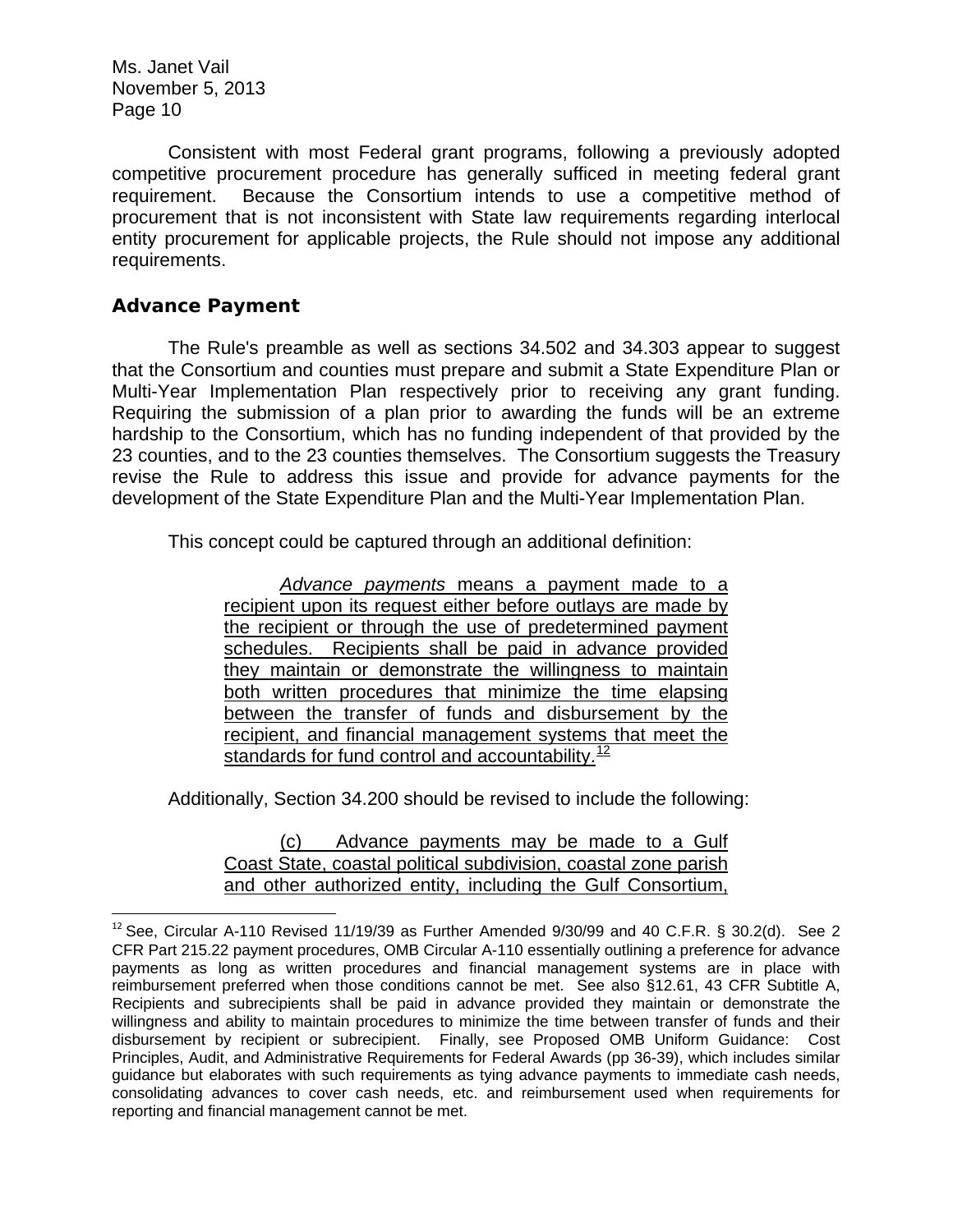> provided the entity maintains or demonstrates the willingness to maintain both written procedures that minimize the time elapsing between the transfer of funds and the disbursement by the entity, and financial management systems that meet the standards for fund control and accountability.

### *Incremental Plans and Grants*

The Consortium recommends that the Rule expressly recognize that a Multi-Year Implementation Plan and a State Expenditure Plan may be developed incrementally, and funding should be allowed in all phases of plan development. Rule 34.202 provides some important latitude and specific funding authority for the Council Comprehensive Plan. These include Plan amendment, preparing reports and audits, and establishing and operating advisory committees. The Rule should provide similar specificity for the development of the State Expenditure Plan and the Multi-Year Implementation Plan. Delaying this specificity to a later policy or rule will create hardship and an impediment to recipients because work has already been undertaken, particularly for the planning process.

The Consortium supports a planning process and granting process which is phased, flexible and incremental as needed to address the feasibility and regulatory approval process for projects over the duration of the overall restoration program which is likely to span many years and require numerous adjustments over time. The Rule should create an approach whereby an initial grant application could be submitted and approved for reimbursement of previously expended funds for a State Expenditure Plan or Multi-Year Implementation Plan consistent with the Act or provide for advance payment of funds to develop a State Expenditure Plan or Multi-Year Implementation Plan. When that phase of the planning process is completed and there is more specificity for projects and programs, a supplemental grant application can be made for further implementation of the projects in the State Expenditure Plan or Multi-Year Implementation Plan.

To capture the concept of grant phasing and incremental planning for the Direct Component for the 23 Gulf Coast counties, section 34.303(a) should be amended as follows:

> (a) The applicant must submit a multiyear implementation plan describing each program, project, and activity, collectively or singularly, for which it seeks funding. For each, the plan must include narrative description showing need, purpose, and objectives; identification of the eligible activity under which it qualifies; location; budget; milestones; projected completion dates; and criteria the applicant will use to evaluate the success of each activity in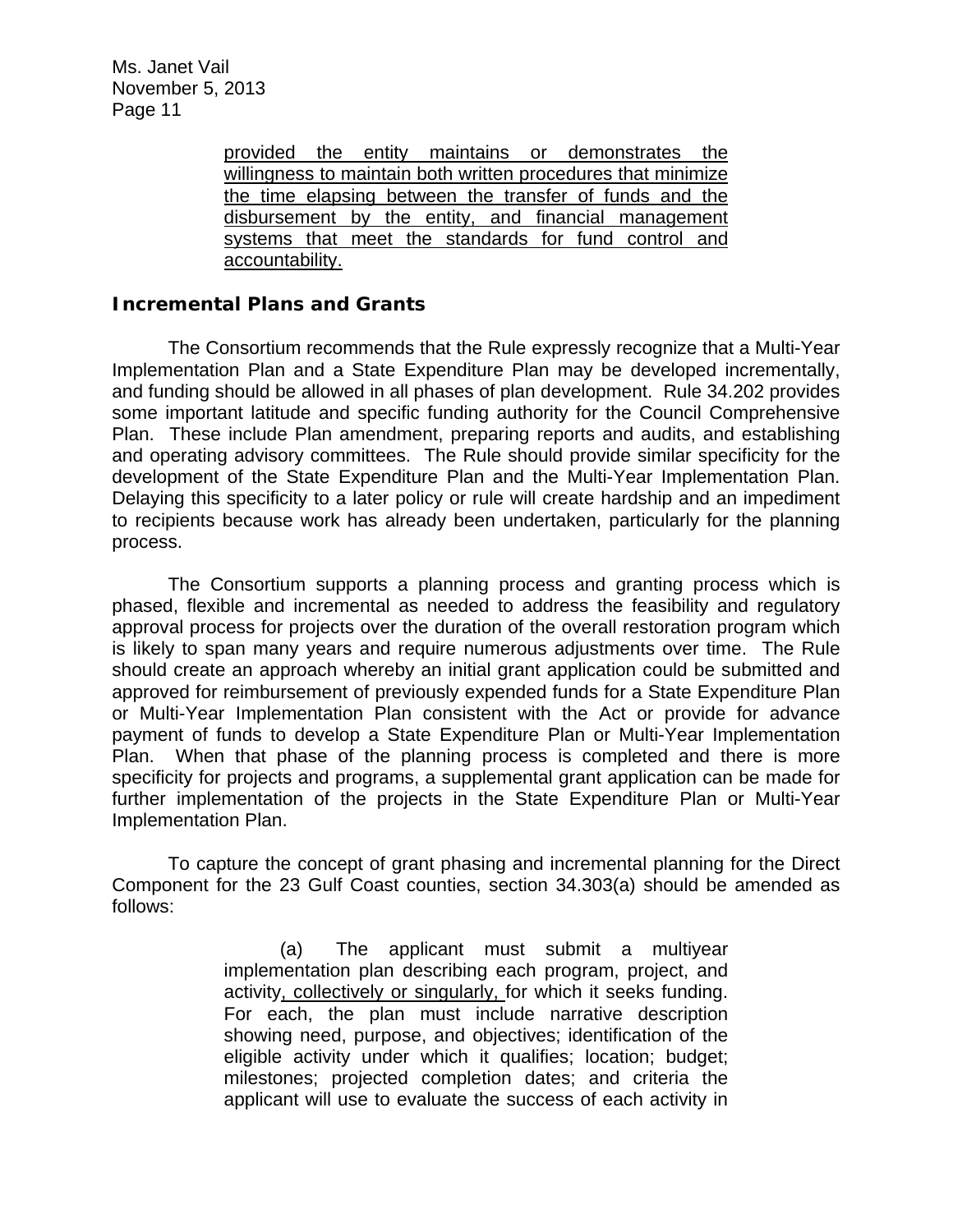> helping to restore and protect the Gulf Coast region impacted by the *Deepwater Horizon* oil spill. The applicant must also state whether it has applied, either individually or collectively through agreement with other applicants, for a grant to fund the program, project, or activity under any other part of the Act. Such plans may be amended from time to time to re-prioritize, change, remove, or add individual programs, projects, or activities as determined by the respective Gulf Coast State, coastal political subdivisions or coastal zone parishes. For the State of Louisiana parishes, the applicant must submit information demonstrating compliance with § 34.302(e). Treasury may require a standard format for the plans and additional information.

To capture the concept of grant phasing and incremental planning for the Spill Impact Component and the Gulf Consortium, section 34.503(c) should be amended as follows:

> (c) For each program, project, and activity, the State Expenditure Plan must include a narrative description showing purpose and objectives, estimated expenditures, major milestones, estimated duration, and criteria the State will use to evaluate success. Such plans may be amended from time to time to re-prioritize, change, remove, or add individual programs, projects or activities as determined by the respective Gulf Coast State. The applicant must also state whether it has applied for a grant to fund the program, project, or activity under any other part of the Act.

# *Additional Treasury Rule and a Standard Format*

Section 34.301, entitled "Responsibility for administration" states that Treasury may develop and apply policies and procedures consistent with the subpart, applicable Federal policies and the Act. Section 34.303 states "Treasury will develop an application process for grants available under [the Direct Component] . . . that is consistent with the Act and Federal policies on grants." Subsection (a) further provides "Treasury may require a standard format for the plans and additional information."

We recognize that some of these future regulations, such as a standard format for plans, may be helpful to determine the necessary information for submittal to Treasury. But, without seeing those future regulations, it is impossible to determine whether these additional regulations will be helpful to the counties.

The Gulf Consortium recommends that the referenced future policies, procedures, process and format should either be added to these Rule for comment in a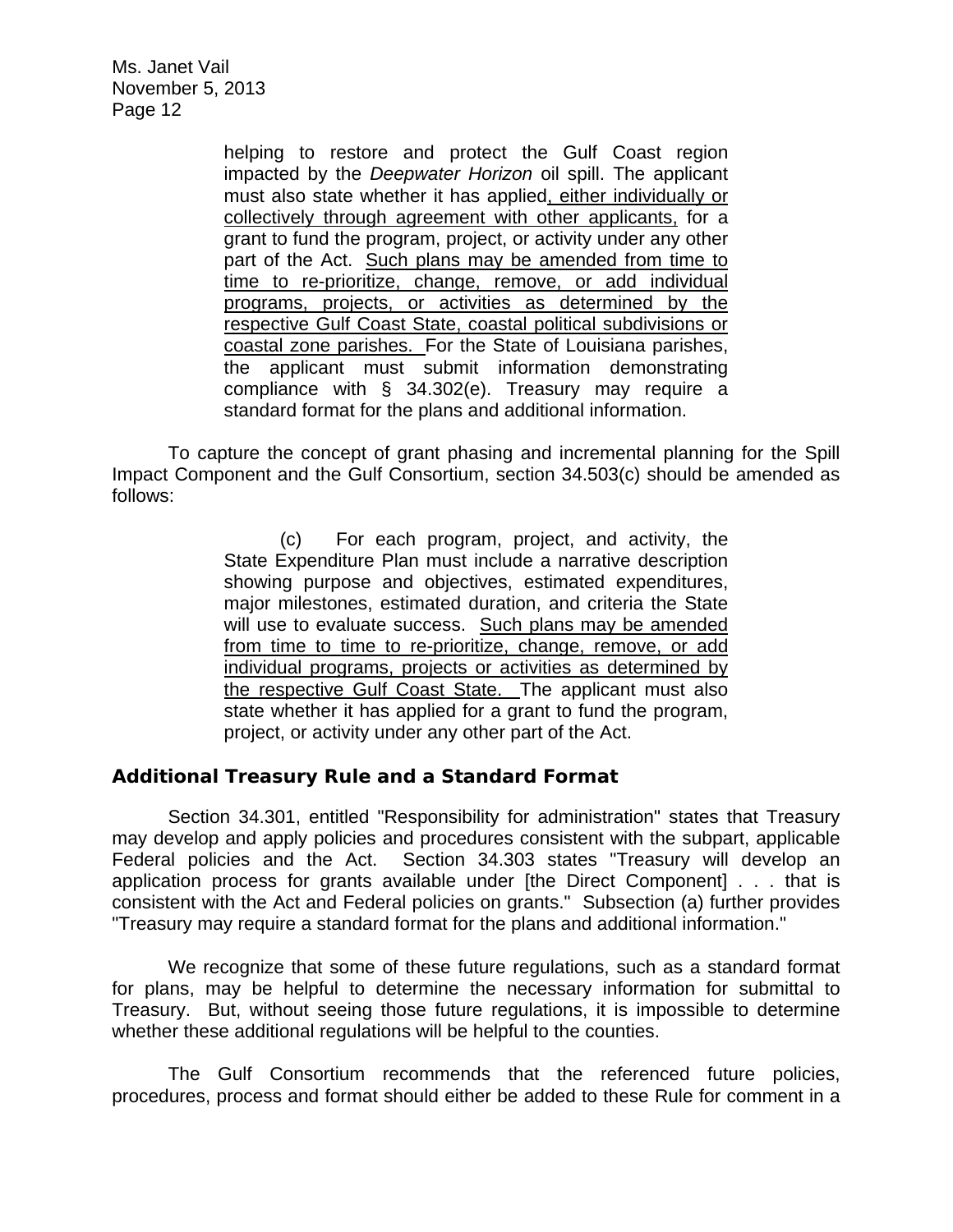supplemental draft of the Rule or separately promulgated subject to public notice and comment.

# *Formula for the Eight Disproportionately Affected Counties*

 The Rule defines "Disproportionately Affected Counties" and states that Treasury will follow their mutually agreed to formula for distributing funds among them when the counties include them in their Multi-Year Plans.<sup>[13](#page-12-0)</sup> Since a formula for the Eight Disproportionately Affected Counties was not included in the Act, these counties joined together as a committee to develop a distribution that treats each county in a fair and proportionate manner. The formula determined by the Eight Disproportionately Affected Counties distributes 20 percent of the funds equally among the eight counties. The remaining 80 percent is distributed based on oiled shoreline, per capita sales tax collections, population and distance from the Deepwater Horizon oil rig. The formula has been approved by the Boards of County Commissioners of each of the eight counties. [14](#page-12-1)

| <b>Bay County</b>      | 15.101 |
|------------------------|--------|
| <b>Escambia County</b> | 25.334 |
| <b>Franklin County</b> | 8.441  |
| <b>Gulf County</b>     | 6.743  |
| <b>Okaloosa County</b> | 15.226 |
| Santa Rosa County      | 10.497 |
| <b>Wakulla County</b>  | 4.943  |
| <b>Walton County</b>   | 13.712 |

The Consortium is grateful that the Rule include a definition of Disproportionately Affected Counties and recognize that the eight counties have agreed to a formula.

# *Formula for the Fifteen Nondisproportionately Impacted Counties*

The Act includes a formula for computing allocations to the 15 Nondisproportionately Impacted Counties, but does not specify the methodology or sources for computing. The Rule invites comments on the appropriate methodology and sources. The Gulf Consortium's Committee of 15 Nondisproportionately Impacted Counties, consisting of one Consortium Director from each of the 15 counties, recommended a methodology and sources, as acknowledged and referenced in the Rule. The Committee recommendation was approved by the full Gulf Consortium. The Consortium requests that the Rule adopt the following methodology and sources as approved by the Gulf Consortium:

<span id="page-12-0"></span> $13$  Rule 34.302(b).

<span id="page-12-1"></span> $14$  See, e.g., Escambia County Resolution No. R2013-15 (Jan. 17, 2013), a copy of which is included with the Consortium's electronic submission of comments.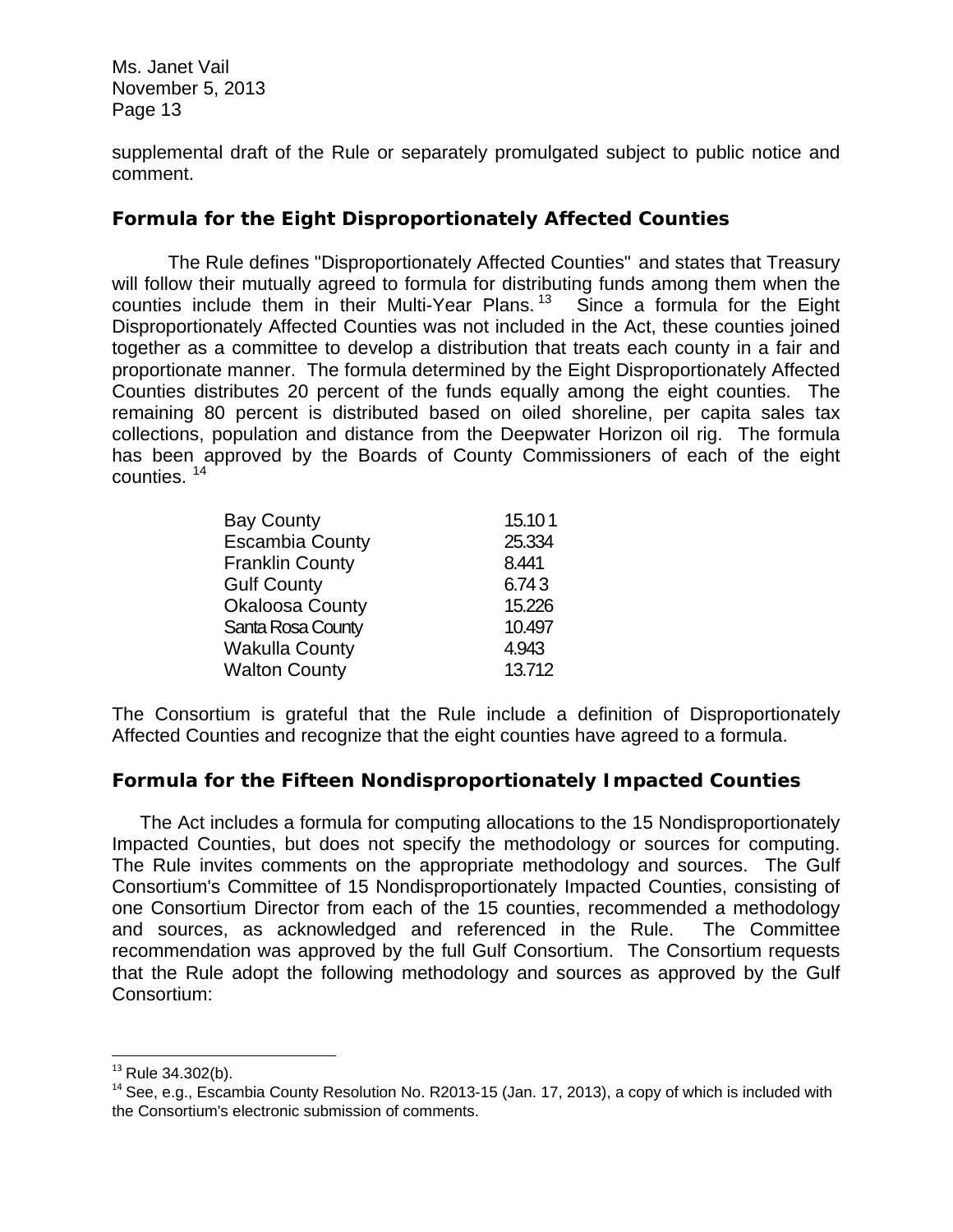- 1) The recommended sources of data are:
	- a) "34% Based on Weighted Average of the Population of the County" 2010 Census <http://quickfacts.census.gov/qfd/states/12000.html>
	- b) "33% Based on Weighted Average of County Per Capita Sales Tax Collections Estimated for FY 2012" <http://edr.state.fl.us/Content/local-government/reports/lgfih12.pdf> Starting on Page 152 of report, use "Countywide Total" number
	- c) "33% Based on Inverse Proportion of the Weighted Average Distance from the Deepwater Horizon oil rig to each of the Nearest and Farthest points of the Shoreline"

[http://response.restoration.noaa.gov/maps-and-spatial-data/environmental](http://response.restoration.noaa.gov/maps-and-spatial-data/environmental-response-management-application-erma/erma-gulf-response.html)[response-management-application-erma/erma-gulf-response.html](http://response.restoration.noaa.gov/maps-and-spatial-data/environmental-response-management-application-erma/erma-gulf-response.html)

- 2) The recommended methodologies are:
	- a) Take total population of all 15 counties and divide by each county population equaling a weighted average percentage
	- b) Take sum of all Per Capita Sales Tax Collections for Calendar Year 2012 and divide by individual county Per Capita Sales Tax equaling a weighted average percentage
	- c)
- a. Average the nearest and farthest point in each county to determine the County Mean Distance (CMD).
- b. Average the nearest and farthest point of the Region to determine the Regional Mean Distance (RMD)
- c. Calculate the inverse proportion (IP) of the CMD of each County to the RMD (Formula: RMD/CMD)
- d. Equals each County's share (expressed as a percentage) of the inverse proportion (Formula: CMD IP/SUM of IP)
- 3) Final percentage for each county is computed as the Sum of (2a X 0.34+2b X 0.33+2c.d. X 0.33)

The computation for allocation among the 15 Nondisproportionately Impacted Counties employing the approved methodology and sources is as follows:

| County       | <b>Population</b><br>2010 Census | Proportionate<br><b>Share</b> | Sales Tax<br>Per Capita | Proportionate<br><b>Share</b> | <b>Distance to</b><br><b>DWH</b> | Proportionate<br><b>Share</b> | <b>Inverse</b><br>Proportion | <b>Estimated</b><br><b>Allocation</b> |
|--------------|----------------------------------|-------------------------------|-------------------------|-------------------------------|----------------------------------|-------------------------------|------------------------------|---------------------------------------|
| Charlotte    | 159.978                          | 3.27%                         | 127.40                  | 6.45%                         | 698.666                          | 7.4%                          | 5.85%                        | 5.17%                                 |
| Citrus       | 141,236                          | 2.89%                         | 85.90                   | 4.35%                         | 590.799                          | 6.3%                          | 6.92%                        | 4.70%                                 |
| Collier      | 321,520                          | 6.57%                         | 183.07                  | 9.27%                         | 775,680                          | 8.3%                          | 5.27%                        | 7.03%                                 |
| <b>Dixie</b> | 16,422                           | 0.34%                         | 48.47                   | 2.45%                         | 525,021                          | 5.6%                          | 7.78%                        | 3.49%                                 |
| Hernando     | 172.778                          | 3.53%                         | 90.93                   | 4.60%                         | 592.839                          | 6.3%                          | 6.89%                        | 4.99%                                 |
| Hillsborough | 1,229,226                        | 25.11%                        | 156.36                  | 7.92%                         | 610.369                          | 6.5%                          | 6.69%                        | 13.36%                                |
| Jefferson    | 14,761                           | 0.30%                         | 52.62                   | 2.66%                         | 472,097                          | 5.0%                          | 8.66%                        | 3.84%                                 |
| Lee          | 618.754                          | 12.64%                        | 156.12                  | 7.91%                         | 715.632                          | 7.6%                          | 5.71%                        | 8.79%                                 |
| Levy         | 40.801                           | 0.83%                         | 74.52                   | 3.77%                         | 568.273                          | $6.0\%$                       | 7.19%                        | 3.90%                                 |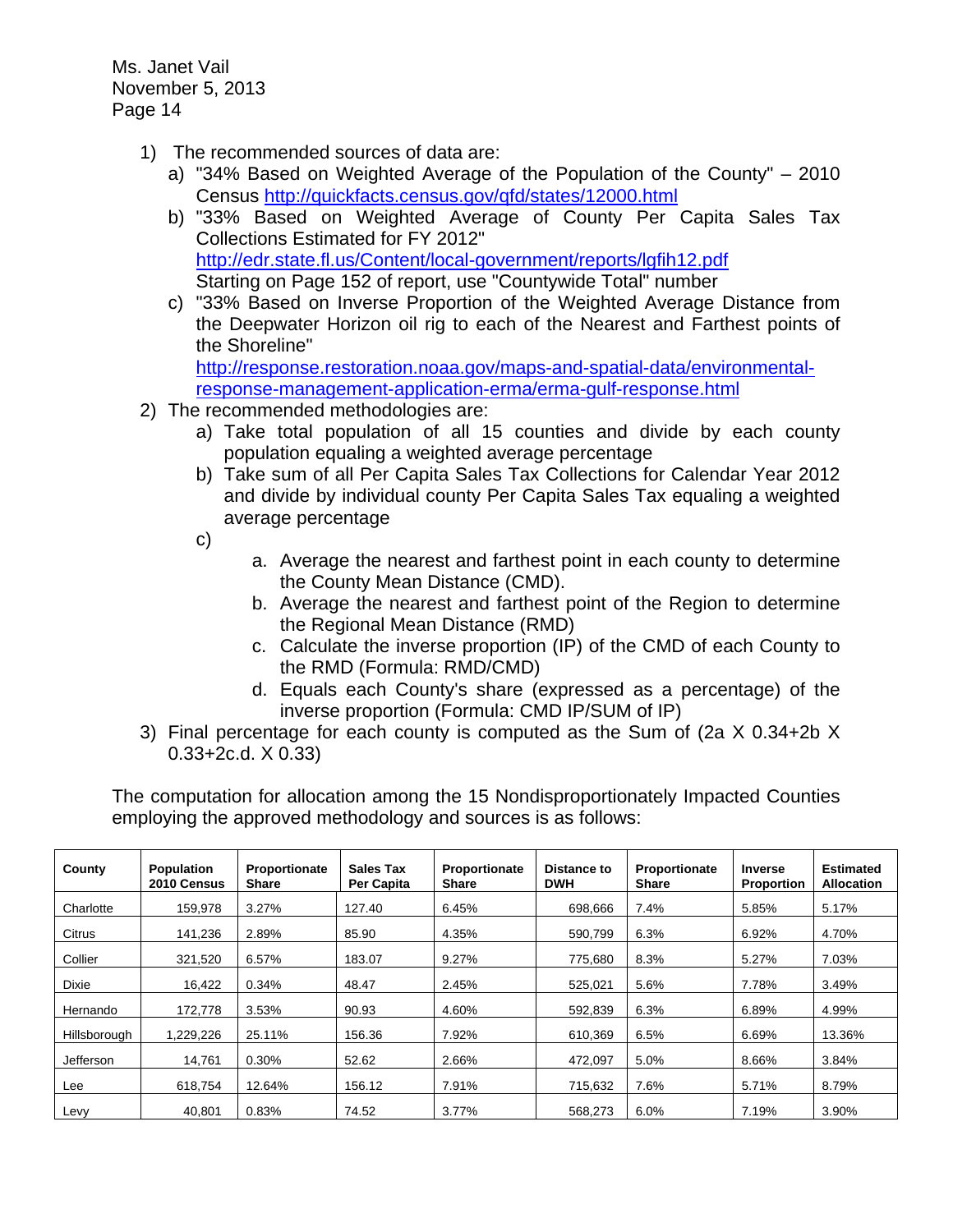| County   | Population<br>2010 Census | Proportionate<br><b>Share</b> | <b>Sales Tax</b><br><b>Per Capita</b> | Proportionate<br><b>Share</b> | <b>Distance to</b><br><b>DWH</b> | Proportionate<br><b>Share</b> | <b>Inverse</b><br><b>Proportion</b> | <b>Estimated</b><br><b>Allocation</b> |
|----------|---------------------------|-------------------------------|---------------------------------------|-------------------------------|----------------------------------|-------------------------------|-------------------------------------|---------------------------------------|
| Manatee  | 322.833                   | 6.60%                         | 144.26                                | 7.30%                         | 622.336                          | 6.6%                          | 6.57%                               | 6.82%                                 |
| Monroe   | 73.090                    | 1.49%                         | 378.34                                | 19.16%                        | 913.479                          | 9.7%                          | 4.47%                               | 8.31%                                 |
| Pasco    | 464,697                   | 9.49%                         | 95.31                                 | 4.83%                         | 593,404                          | 6.3%                          | 6.89%                               | 7.09%                                 |
| Pinellas | 916,542                   | 18.73%                        | 142.00                                | 7.19%                         | 590.602                          | 6.3%                          | 6.92%                               | 11.02%                                |
| Sarasota | 379.448                   | 7.75%                         | 149.56                                | 7.57%                         | 634,421                          | 6.8%                          | 6.44%                               | 7.26%                                 |
| Taylor   | 22.570                    | 0.46%                         | 90.00                                 | 4.56%                         | 494.401                          | 5.3%                          | 8.26%                               | 4.39%                                 |
|          | 4.894.656                 | 100%                          | S<br>.974.86                          | 100%                          | 9,398,019                        | 100%                          | 101%                                | 100%                                  |

# *Environmental Law Compliance*

The Rule specifically invites comments on appropriate methods for ensuring full compliance with applicable environmental laws while also providing for timely funds disbursement and project implementation. [15](#page-14-0) Additionally, the Rule requires "[E]nvironmental review and compliance procedures must be complied with for each program, project, or activity, as applicable."[16](#page-14-1) The Gulf Consortium recommends that Section 34.200 be revised to define actions that are required to undergo the various NEPA evaluation requirements, such as environmental impact statements, environmental assessments or categorical exclusions<sup>[17](#page-14-2)</sup> pursuant to 42 U.S.C. 4321 and the Council on Environmental Quality Regulations for Implementing the Procedural Provisions of NEPA, 40 C.F.R. Parts 1500-1508 for both the planning and project implementation processes. Specifically, to the extent permitted by law, we recommend that a Multi-Year Implementation Plan and State Expenditure Plan be categorically excluded from NEPA in the Rule or only subject to an environmental assessment to streamline the planning process.

If required by law, Federal agencies may establish a new or revised categorical exclusion in a variety of circumstances when a determination is made that the action is not expected to have a significant individual or cumulative environmental effect. The Consortium recommends immediately defining these actions in the Rule, and if required, undertaking consultation with the Council on Environmental Quality as soon as possible. The Consortium will participate actively in the required public involvement procedures on developing such categorical exclusions due to the cost associated with meeting NEPA requirements in the context of the RESTORE Act implementation.

 <sup>15</sup> Supplementary Information, I Background.

<span id="page-14-1"></span><span id="page-14-0"></span><sup>16</sup> Section. 34.200(a)(3).

<span id="page-14-2"></span> $17$  A categorical exclusion is a category of actions which do not individually or cumulatively have a significant effect on the human environment and which have been found to have no such effect in procedures adopted by a Federal agency in implementation of these regulation (sec. 1507.3) and for which, therefore, neither an environmental assessment of an environmental impact statement is required. 40 C.F.R. sec. 1508.4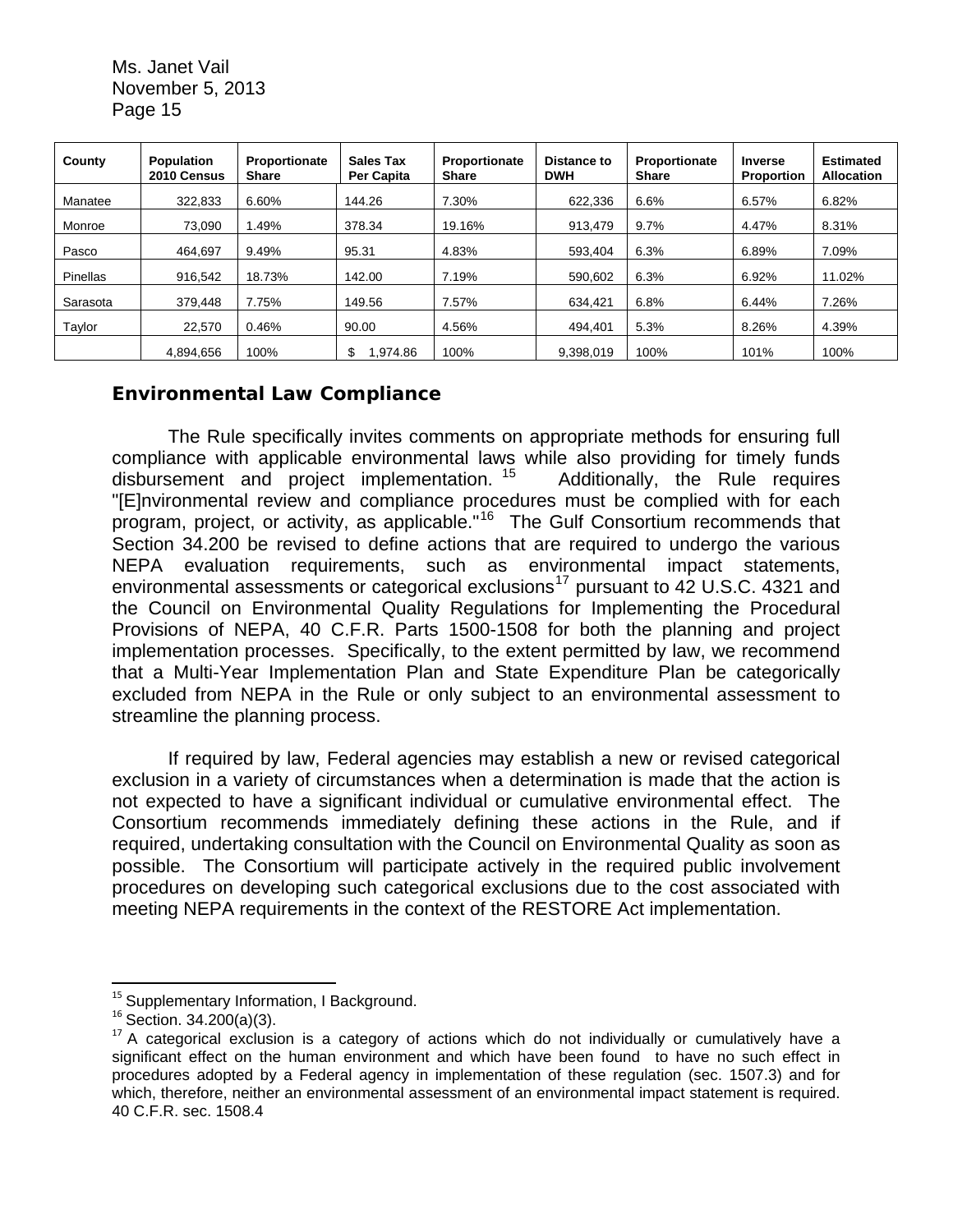Finally, the Consortium recommends developing a streamlined environmental regulatory compliance approach. For instance, a project documentation process should be developed so that when projects are implemented and undergo compliance review, an applicant can simultaneously meet all Clean Water Act (33 U.S.C. § 1251), NEPA and any state environmental regulatory approvals with one set of documents concurrently. Recognizing that all federal and state environmental requirements must be met for RESTORE plans and projects, the Rule should not require repetitive or duplicative regulatory analyses.

If you should have any questions about the Consortium's comments, please contact the Consortium interim General Counsel Sarah Bleakley via email at [sbleakley@ngnlaw.com](mailto:sbleakley@ngnlaw.com) or phone at 850-224-4070.

Sincerely,

Grover C. Robinson IV, Chairman Gulf Consortium

cc: The Honorable Bill Nelson The Honorable Steve Southerland, II Gulf Consortium Directors and Alternates County Managers and County Attorneys of the 23 Florida Gulf Coast Counties Mr. Chris Holley, Executive Director, Florida Association of Counties Mr. Douglas Darling, Interim Manager, Gulf Consortium Ms. Sarah M. Bleakley, Interim General Counsel, Gulf Consortium